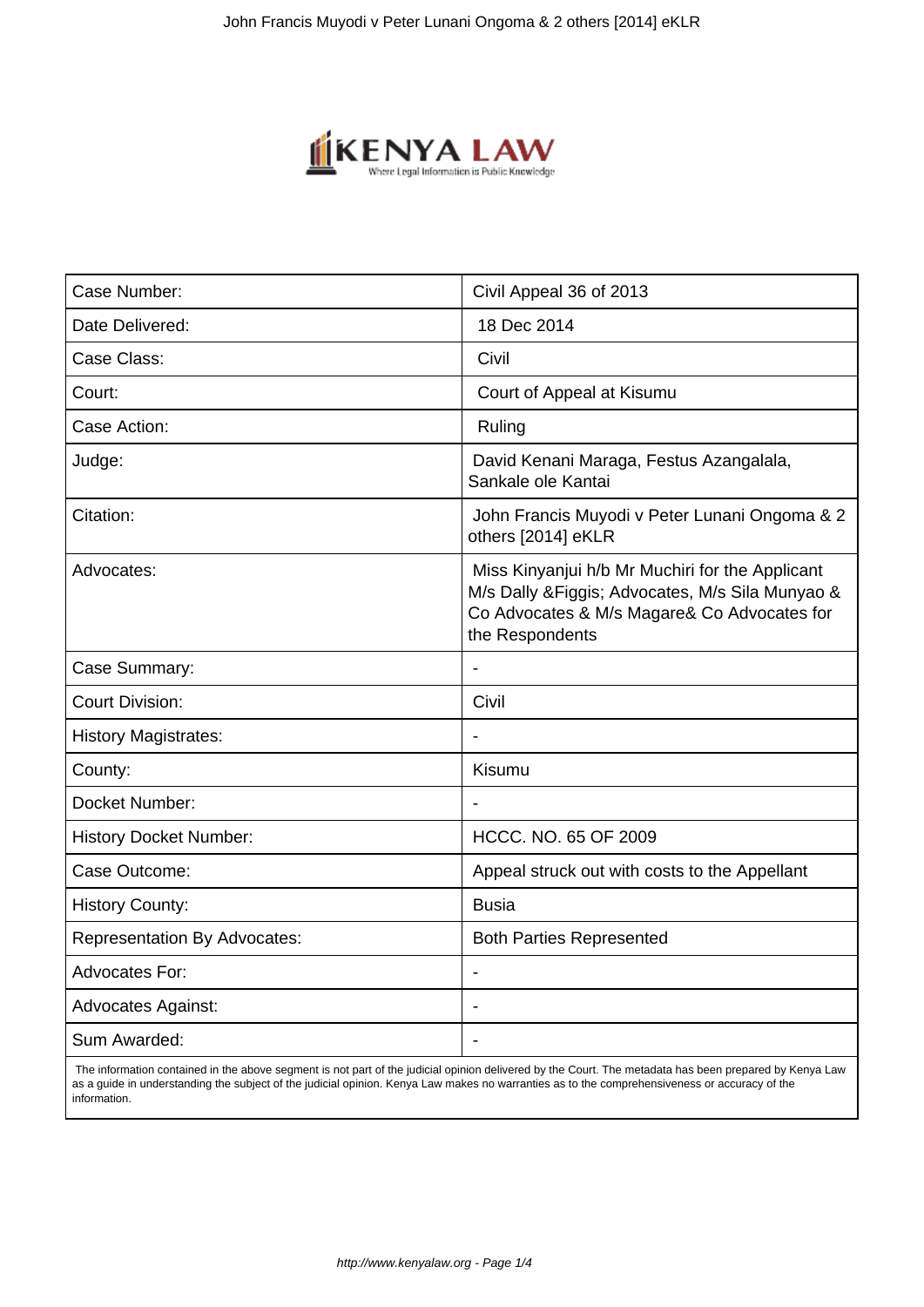### **IN THE COURT OF APPEAL**

# **AT KISUMU**

# **(CORAM: MARAGA, AZANGALALA &KANTAI JJ.A)**

# **CIVIL APPEAL NO. 36 OF 2013**

### **BETWEEN**

**JOHN FRANCIS MUYODI …..................................................................... APPELLANT**

### **AND**

1. **PETER LUNANI ONGOMA }** 

2. **CELTEL alias ZAIN KENYA LTD} .….........................RESPONDENTS**

3. **SAFARICOM LIMITED}** 

**(Appeal from the Judgment of the High Court of Kenya at Busia (Kibunja, J.)dated 4th July, 2013**

**in**

**HCCC. NO. 65 OF 2009**

#### **\*\*\*\*\*\*\*\*\*\*\*\*\*\*\*\*\*\*\*\*\*\***

# **RULING OF THE COURT**

1. Safaricom Limited (the applicant), is the 3<sup>rd</sup> respondent in this appeal. By its Notice of Motion dated 12thNovember, 2013 and brought under **Rules 42, 82, 83, and 84** of the **Court of Appeal Rules** (the Rules), it has applied to strike out both the appellant's notice of appeal and record of appeal on the ground that the record of appeal was filed out of the prescribed period of 60 days. The application is supported by the affidavit of Daniel Ndaba, the applicant's Principal in-House Litigation Counsel.

2. Presenting the application before us and relying on the averments in the supporting affidavit, Miss Kinyanjui, learned counsel holding brief for Mr. Muchiri for the applicant, submitted that though the appellant filed the notice of appeal and applied for a copy of the proceedings on  $9<sup>th</sup>$  July, 2013 which was within the required time, he failed to serve the applicant with a copy of the application for proceedings as required by **Rule 82(2)**of the Rules. In the circumstances according to counsel, the appellant cannot rely on the provisions of **Rule 82(1),** which freezes the running of time until the proceedings are supplied. She said the appellant was therefore supposed to file the record of appeal within 60 days of filing the notice of appeal. She said the appellant having filed the notice of appeal on 9<sup>th</sup>July, 2013, he was supposed to file the record of appeal on or before  $7<sup>th</sup>$  September, 2013.In the premises, counsel urged us to allow this application and strike out both the notice and the record of appeal in this matter.

3. At the hearing of the application before us on 5<sup>th</sup>November, 2014, there was no appearance for the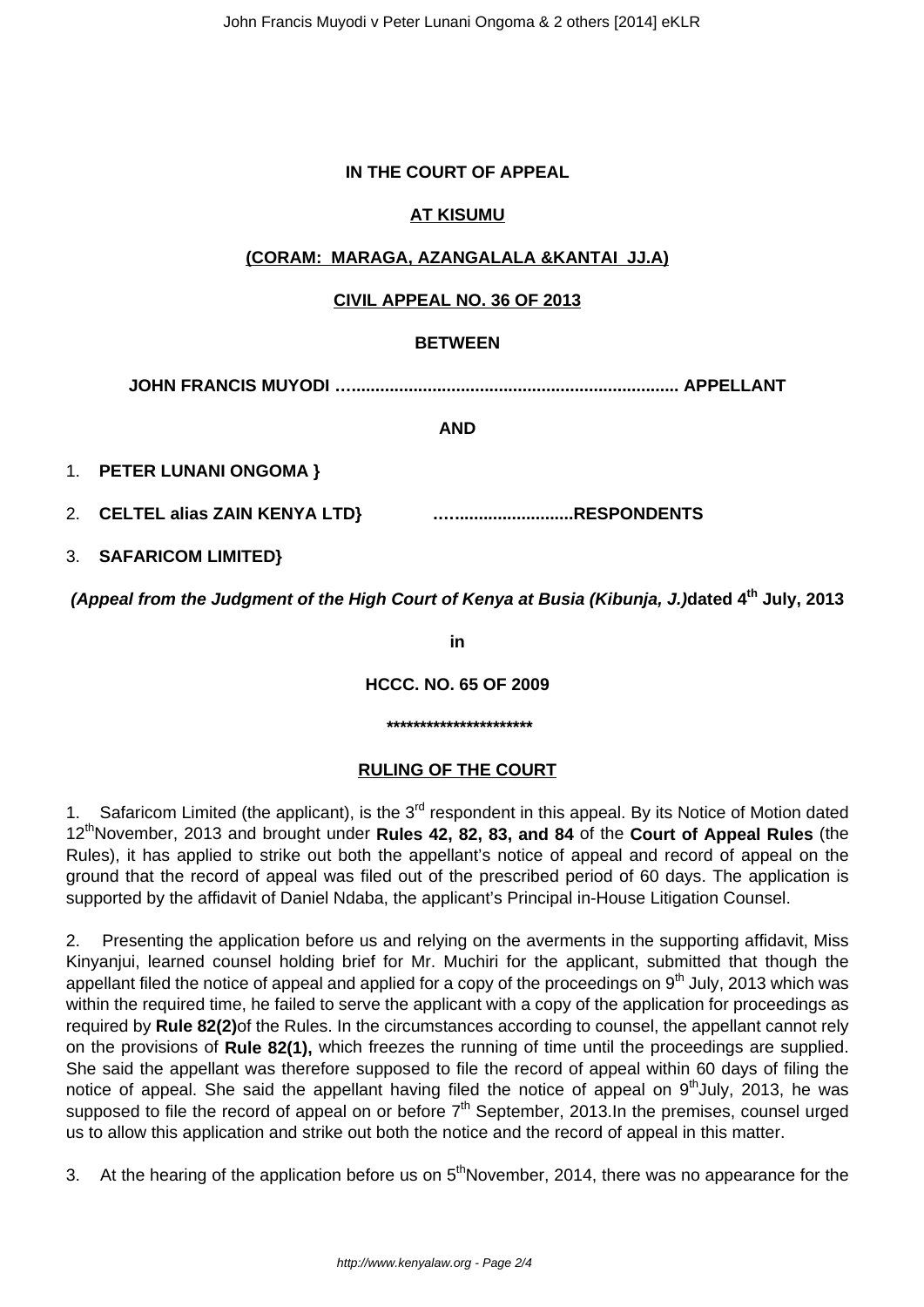2<sup>nd</sup> respondent though his counsel was served. Counsel for the 3<sup>rd</sup> respondent supported the application and associated himself with the submissions by counsel for the applicant.

4. The application is opposed. In his replying affidavit, John Francis Muyodi (the appellant) challenged its competence and dismissed it as unmeritorious. He submitted before us that this application is not only frivolous and vexatious but was also maliciously brought. He said this is because, right from the High Court, the parties to this appeal adopted registered post as the mode of serving each other with pleadings and all other documents. As proof of that assertion, he annexed to his replying affidavit a copy of the applicant's advocates' letter dated 24<sup>th</sup>September, 2009 serving him with a copy of the memorandum of appearance by registered post.

5. The appellant further submitted that the applicant's advocates received all the documents he sent to them by registered post within two days of posting. In the premises, the appellant having sent the record of appeal to the applicant's advocates on  $3<sup>rd</sup>October$ , 2013, they must havereceived it within two days, that is on  $6<sup>th</sup>$  October, 2013. That being the case, as required by **Rule 84** of the Rules, the applicant should have filed this application by  $4<sup>th</sup>$ November, 2013 but they filed it on  $14<sup>th</sup>$  November 2013. In the circumstances, the appellant challenged the competence of this application and urged us to strike it out.

6. The appellant further submitted that after filing the notice of appeal in this matter on  $9<sup>th</sup>$  July 2013, he served a copy thereof upon the applicant's advocates by registered post on  $10<sup>th</sup>$ July, 2013. He said the applicant's advocates having, admittedly, received all the other documents he sent to them, they cannot have failed to receive the letter bespeaking of proceedings. He therefore urged us to dismiss this application with costs.

7. We have considered the application. We wish to start with the mode of service,which the appellant claimed was adopted by the parties. As we have said, the appellant averred in the replying affidavit that right from the High Court, the parties adopted registered post as the mode of service of documents on each other. In this regard, we have seen a letter dated 24<sup>th</sup> September, 2009 from M/s Daly & Figgis who are the Advocates for the applicant in this matter sendingby registered post under the provisions of **Order IX Rule 7** of the then **Civil Procedure Rules**, copies of the memorandum of appearance they had filed in the High Court on behalf of the applicant to the appellant as well as the  $1<sup>st</sup>$  and  $2<sup>nd</sup>$  respondents in this appeal.

8. As it stood then,**Order IX Rule 7** of the**Civil Procedure Rules** authorized service of pleadings by, inter alia, registered post. That, together with the fact that the appellant served, without any protest, the notice of appeal upon the other parties is, in our view, confirmation of the appellant's assertion that the parties adopted registered post as the mode of serving each other with pleadings and other court process.

9. That provision did not state when posted documents were deemed to be served. If the current **Order 5 Rule 9(2)** of the Civil Procedure Rules which deals with posting of documents to Government offices is anything to go by, "the time at which the document so posted would be delivered in the ordinary course of post shall be considered as the time of service thereof."

10. In this case, there is evidence from paragraph 4 of Daniel Ndaba's affidavit in support of this application that on 12<sup>th</sup>July, 2013, the applicant's advocates received the notice of appeal that the respondent had posted on  $10<sup>th</sup>$  July, 2013. That confirms the respondent's assertion that posted documents were received within two days. That being the case, the issue we should now resolve is when the appellant's advocates are deemed to have received the record of appeal to determine whether or not the present application is incompetent for having been filed out of time.